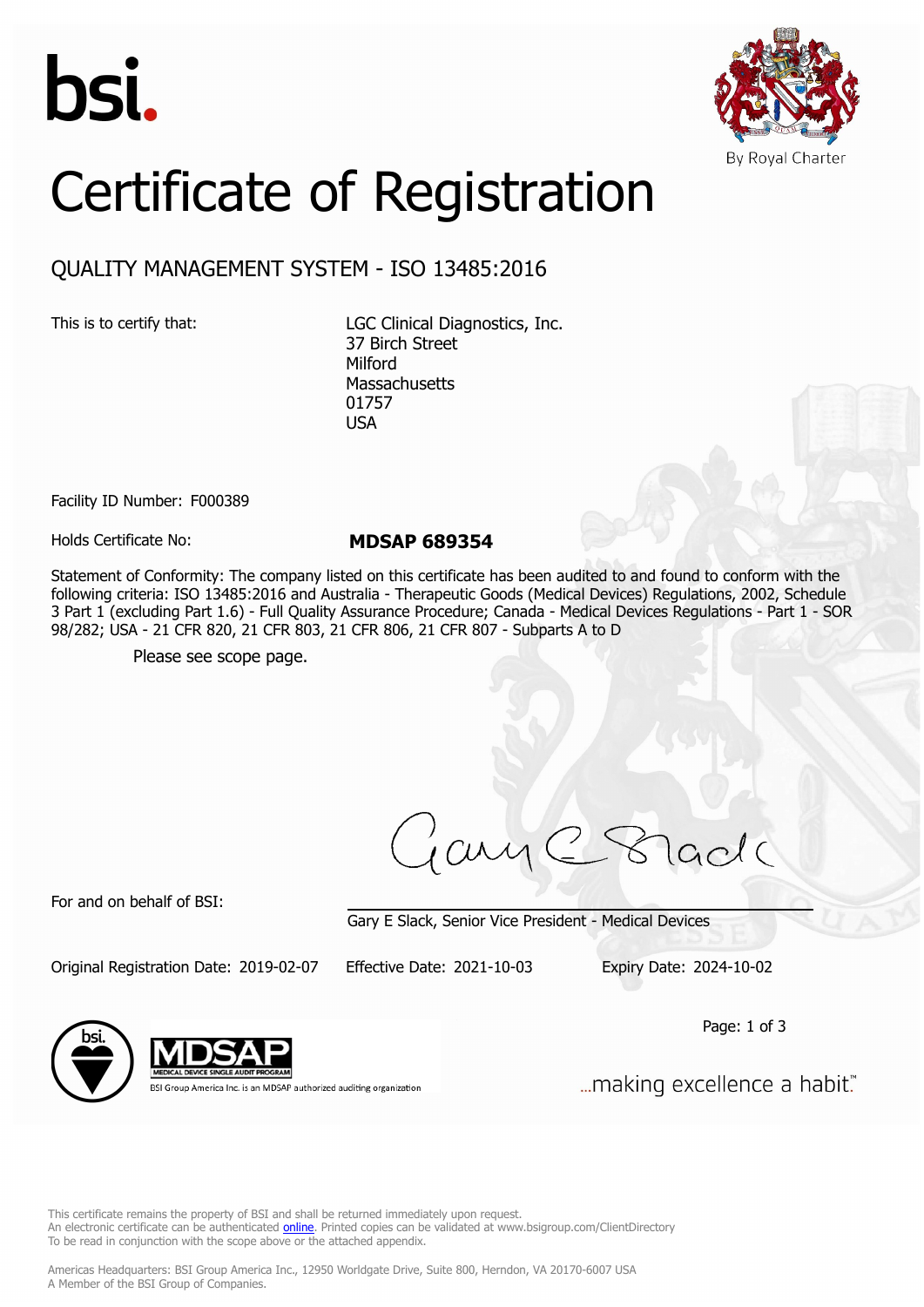Certificate No: **MDSAP 689354**

## Registered Scope:

The design, development, manufacture and distribution of research and in vitro diagnostic reagents.

The design, development, manufacture and distribution of in vitro diagnostic reagents and kits, quality control products, and clinical services used in the diagnosis and management of blood analytes, blood components, cancer, disease status, donor screening, endocrine disorders, genetic testing, immune status, prenatal screening, protein metabolism, sexually transmissible agents and transmissible agents. The design development, manufacture and distribution of bulk serum and plasma, specialty biologics, and detection system products used in the research and diagnostic industries.

The distribution of human and animal powders and solutions used in the research and diagnostic industries.

Original Registration Date: 2019-02-07 Effective Date: 2021-10-03 Expiry Date: 2024-10-02

Page: 2 of 3

This certificate remains the property of BSI and shall be returned immediately upon request. An electronic certificate can be authenticated **[online](https://pgplus.bsigroup.com/CertificateValidation/CertificateValidator.aspx?CertificateNumber=MDSAP+689354&ReIssueDate=03%2f10%2f2021&Template=inc)**. Printed copies can be validated at www.bsigroup.com/ClientDirectory To be read in conjunction with the scope above or the attached appendix.

Americas Headquarters: BSI Group America Inc., 12950 Worldgate Drive, Suite 800, Herndon, VA 20170-6007 USA A Member of the BSI Group of Companies.